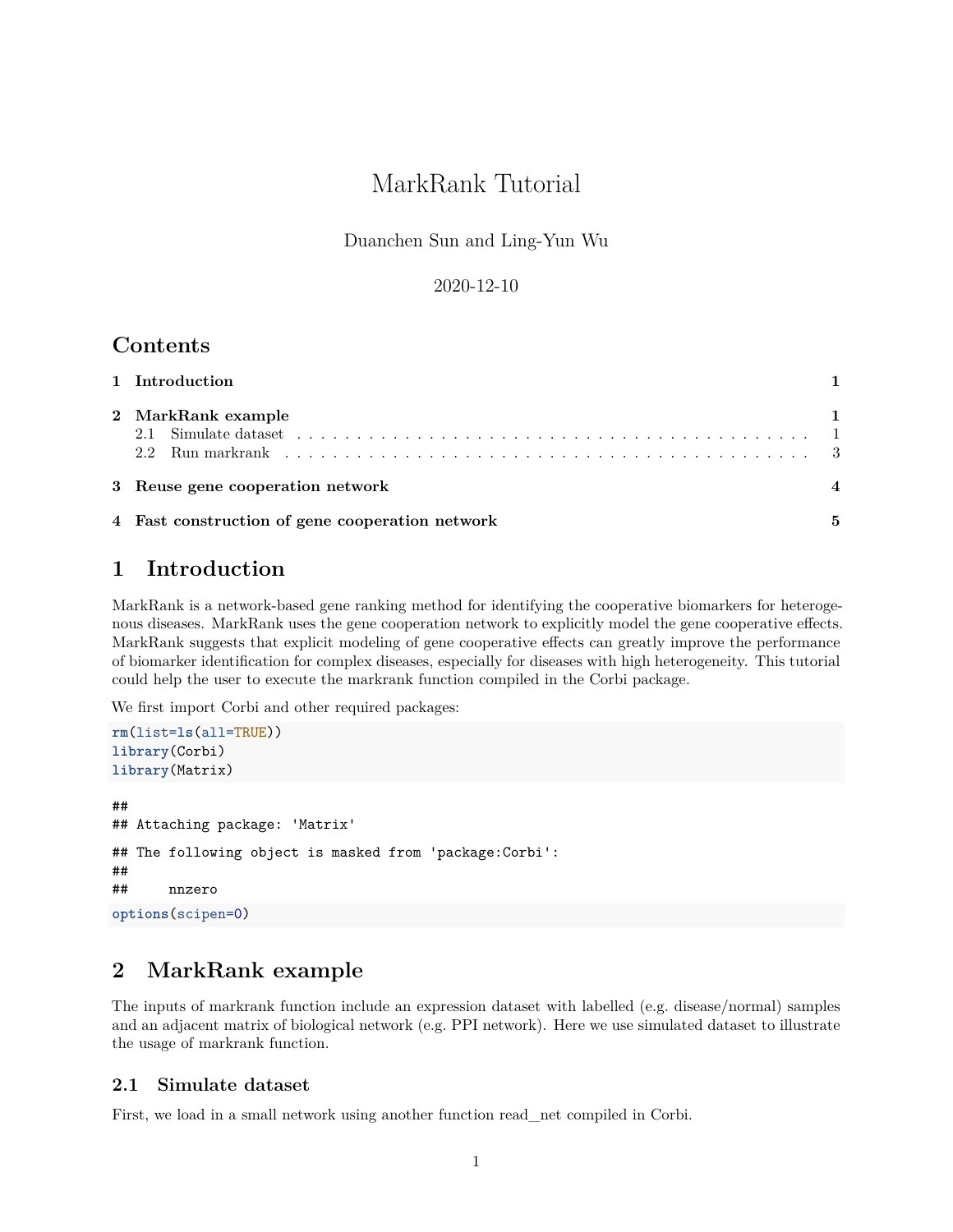net <- **read\_net**("network.txt")

This network contains 100 genes. Then we set the number of preset differential expression genes. size  $<-10$ 

We randomly extract a connected subnetwork with the preset size from the loaded network. Here we use the function search\_net to implement.

```
source("search_net.R")
subnet <- search_net(net, node_size = size, ori_name = TRUE)
deg_list <- as.character(unique(as.vector(subnet)))
```
The preset differentially expression genes are:

deg\_list

## [1] "72" "59" "44" "64" "58" "78" "53" "97" "52" "82"

Now we simulate the expression matrix. The sample number is set as

sample\_num <- 50

The number of disease samples and normal samples are equal.

disease\_num <- 25

The code of simulating the expression dataset is as follows. We up-regulated the expression values of preset differentially expression gene set. The detailed description of this process can be found in the Supplementary Materials in our manuscript.

```
library(matrixcalc)
library(MASS)
l <- net$size
p <- length(deg_list)
exp_dataset <- matrix(0, sample_num, l, dimnames = list(paste("sample", 1:sample_num, sep=""), net$node))
vars \leftarrow 1
sigma <- matrix(0)
while(!is.positive.definite(sigma)){
  vars <- vars + 1
  sigma <- as.matrix(as(net$matrix,'dgCMatrix'))
  sigma[which(sigma == 1)] <- rnorm(length(which(sigma == 1)), 4, 1)
  sigma[which(sigma == 0)] <- rnorm(length(which(sigma == 0)), 2, 1)
 diag(sigma) <- rnorm(l, vars, 1)
  sigma <- (sigma + t(sigma))/2
}
sample_mean <- rnorm(l, 5, 1)
exp_dataset <- mvrnorm(sample_num, sample_mean, sigma)
exp_dataset[1:disease_num, deg_list] <- exp_dataset[1:disease_num, deg_list] * rnorm(disease_num*p, 2, 0.1)
```
The final simulated gene expression dataset contains 50 samples and 100 genes. The number of preset marker genes is 10.

**dim**(exp\_dataset)

## [1] 50 100

The sample label is

label <- **c**(**rep**(0, disease\_num), **rep**(1, sample\_num**-**disease\_num))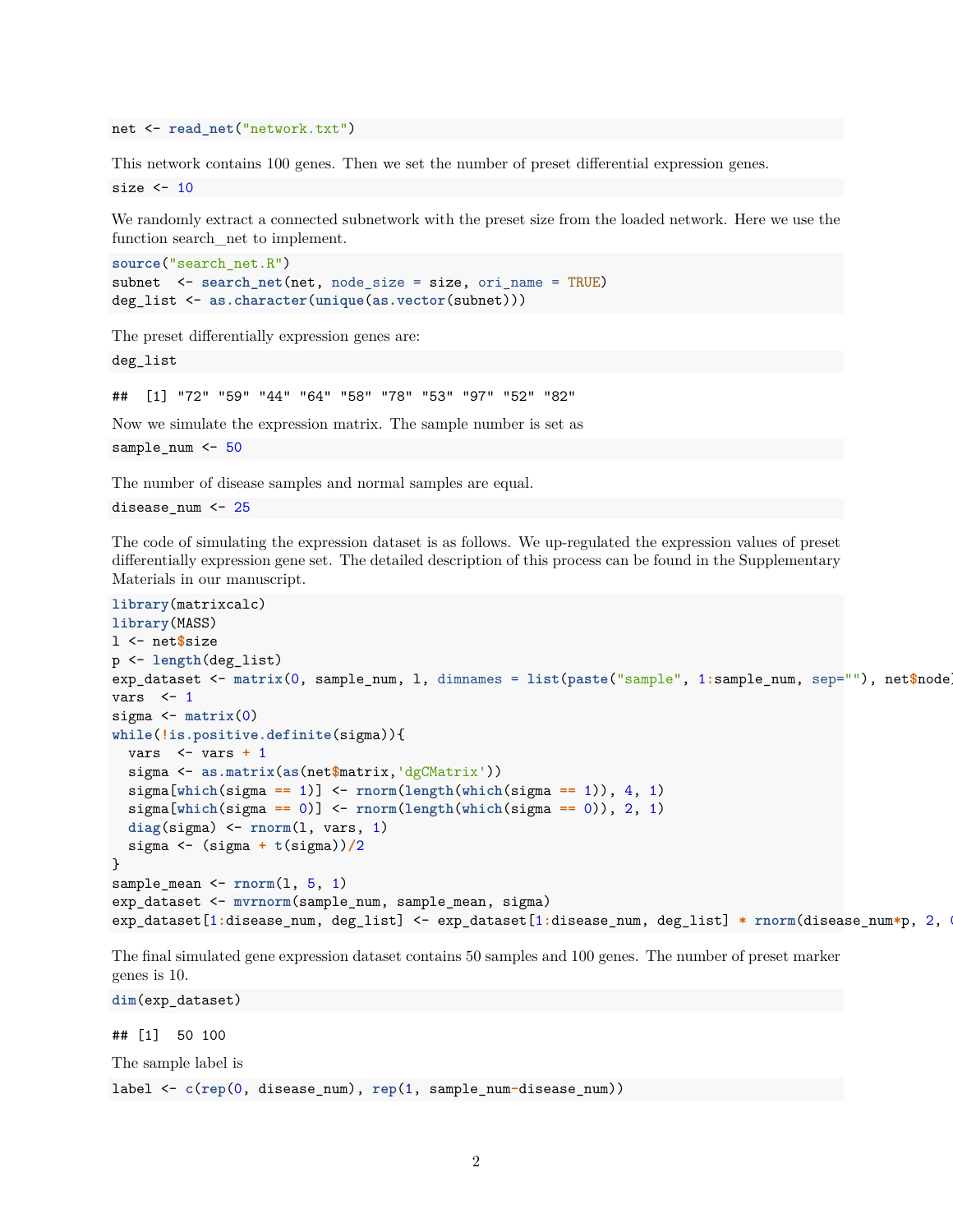The adjacent matrix of the network is

```
adj_matrix <- as.matrix(net$matrix)
adj_matrix <- adj_matrix[colnames(exp_dataset), colnames(exp_dataset)]
adj_matrix <- adj_matrix + t(adj_matrix)
```
#### <span id="page-2-0"></span>**2.2 Run markrank**

With the above simulated datasets as inputs, we now execute the markrank function to test whether MarkRank could prioritize the preset genes. We use the default parameter combination as alpha=0.8 and lambda=0.2 to run the markrank.

```
time1 <- system.time(
 result1 <- markrank(exp_dataset, label, adj_matrix, alpha=0.8, lambda=0.2, trace=TRUE)
\rightarrow## [1] "Computing discriminative potential network ..."
## Loading required namespace: mpmi
## [1] 10
## [1] 20
## [1] 30
## [1] 40
## [1] 50
## [1] 60
## [1] 70
## [1] 80
## [1] 90
The output result of markrank contains the following variables:
names(result1)
## [1] "score" "steps" "NET2" "initial_pars" "dis"
The scores of top 10 markrank genes are:
s1 <- sort(result1$score, decreasing=TRUE)
s1[1:10]
## 44 72 58 78 59 51 82
## 0.13030592 0.06558687 0.05042258 0.04187474 0.03353486 0.03352121 0.03178010
## 53 64 54
## 0.02670703 0.01958271 0.01685494
The scores of pre-set differential expression genes are:
result1$score[deg_list]
## 72 59 44 64 58 78 53
## 0.06558687 0.03353486 0.13030592 0.01958271 0.05042258 0.04187474 0.02670703
## 97 52 82
## 0.01159412 0.01394592 0.03178010
The false discovery genes are:
setdiff(names(s1[1:10]), deg_list)
```
## [1] "51" "54"

The iteration steps in the random walk iteration is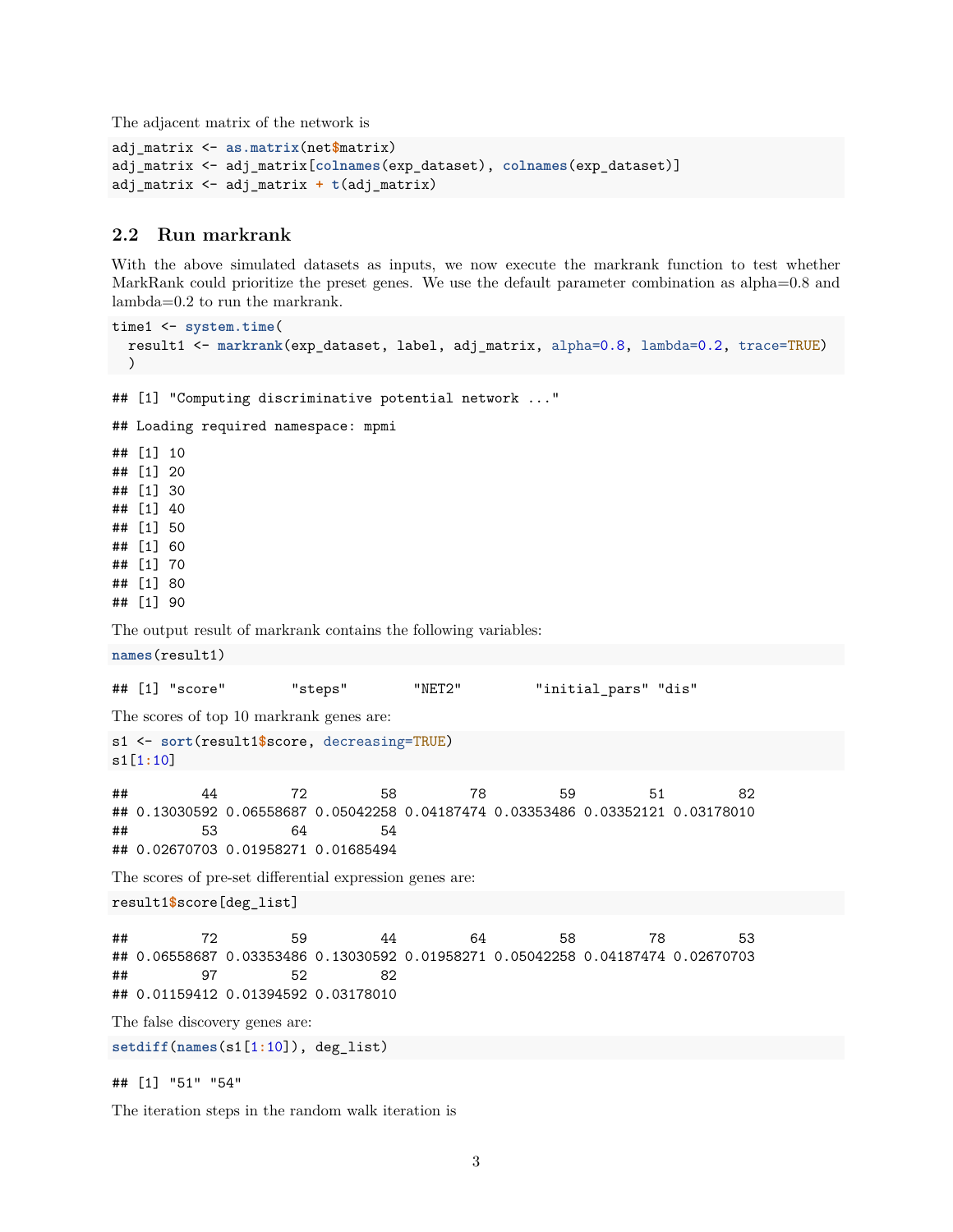result1**\$**steps

## [1] 115

The user could find the input parameters by using the following code:

```
result1$initial_pars
```

```
## $alpha
## [1] 0.8
##
## $lambda
## [1] 0.2
##
## $eps
## [1] 1e-10
```
#### <span id="page-3-0"></span>**3 Reuse gene cooperation network**

The computation of gene cooperation network is time-consuming. To reduce the redundant computation, we can reuse the gene cooperation network computed in previous step. The computed gene cooperation network is stored in

NET2 <- result1**\$**NET2

Using the parameter Given\_NET2, we could tune other parameters without the repeated computation of gene cooperation network. For example, we use the alpha=0.8 and lambda=0.5 to recompute the result:

```
time2 <- system.time(
 result2 <- markrank(exp_dataset, label, adj_matrix, alpha=0.8, lambda=0.5, trace=FALSE, Given_NET2=NET2)
 )
```
The running time of two results is:

time1

```
## user system elapsed
## 8.301 0.000 2.787
time2
```
## user system elapsed ## 0.168 0.000 0.168

The running time of result2 is far less than result1, because the result2 just contains the step of random walk algorithm. Now the new scores of top 10 markrank genes are:

```
s2 <- sort(result2$score, decreasing=TRUE)
s2[1:10]
```
## 44 72 59 78 58 82 34 ## 0.08579578 0.04356870 0.04331801 0.04189580 0.04097727 0.03228017 0.02698662 ## 64 53 51 ## 0.02305803 0.02234299 0.02187889 The scores of pre-set differential expression genes are:

result2**\$**score[deg\_list]

## 72 59 44 64 58 78 ## 0.043568703 0.043318007 0.085795779 0.023058035 0.040977267 0.041895805